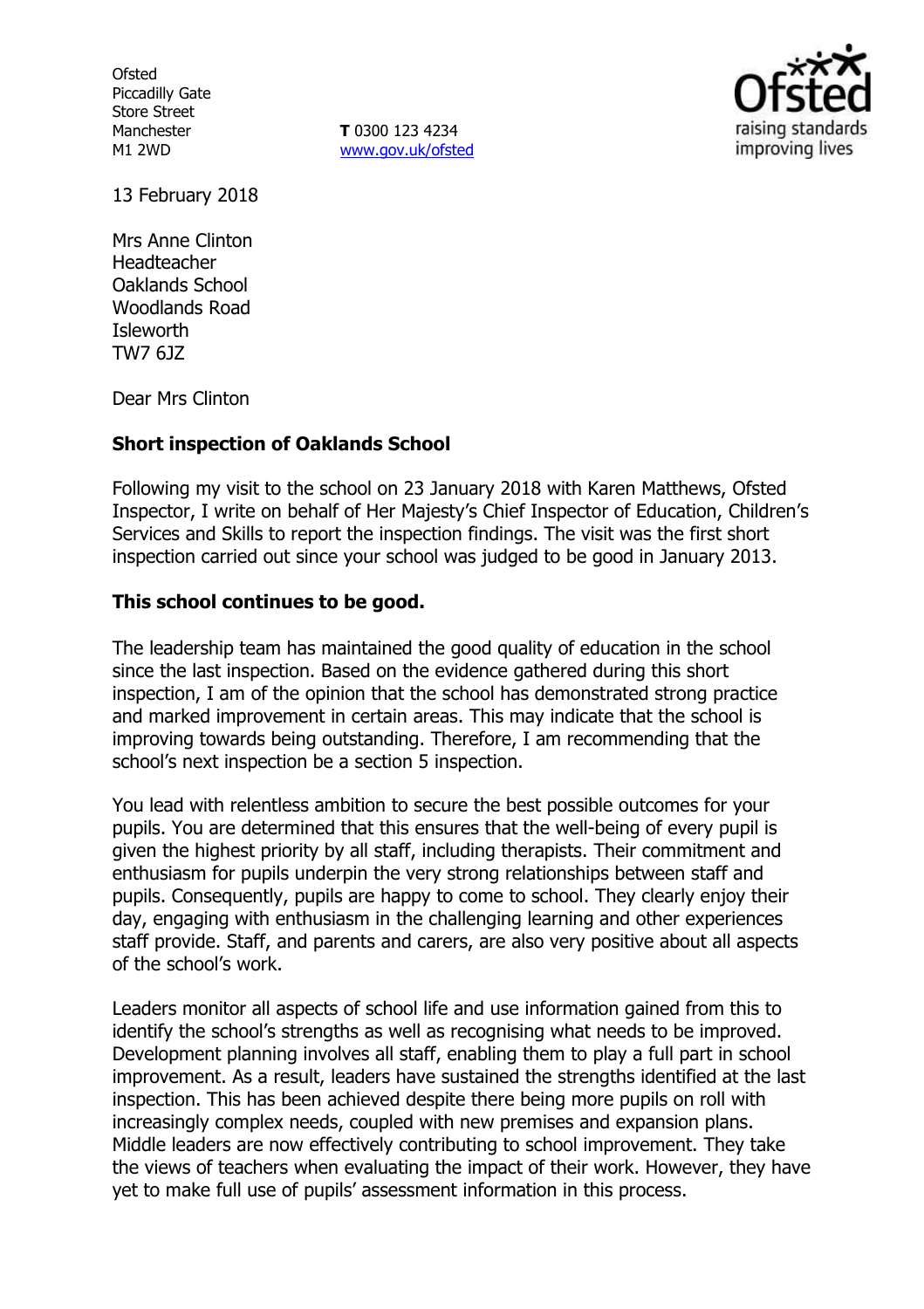

Instrumental in improving pupils' progress has been the development of a highly skilled workforce through effective training and mentoring. The establishment of career pathways has enhanced the role of classroom support staff which has led to seamless and more effective support for pupils. The specialist teaching assistants, for example, deliver the therapy programmes through the week. This helps teachers to focus on pupils' learning and increases the impact of therapy programmes.

At the time of the last inspection, it was viewed that governors were not systematic in challenging the school's performance. Governance has been strengthened as a result of changes to its membership. Governors now have a wide breadth and depth of skills and expertise. They are proactive in ensuring that they have current and accurate knowledge and insight into the school's effectiveness. They use this information to provide challenge and support when needed at this particularly crucial time in the school's development.

# **Safeguarding is effective.**

The leadership team has ensured that all safeguarding arrangements are fit for purpose. A strong culture of safeguarding pervades the school because of the high regard given to this by leaders and governors. They have ensured that staff are well trained in safeguarding, care and child protection matters. Staff demonstrate high levels of professionalism for close working with pupils. As a result, pupils say or indicate that they feel safe and secure in school.

There are robust systems in place for checking the suitability of all staff to work with children. Meticulously kept written child protection records provide evidence of swift follow-up and appropriate action. Strong relationships with outside agencies and early action are both effective in supporting these very vulnerable pupils and their families. Leaders keep all safeguarding matters under regular review. Any identified improvements are rapidly acted on.

### **Inspection findings**

- At the start of this short inspection we agreed to focus on four areas. These were pupils' progress, the capacity of leaders to sustain and improve the school, pupils' attendance and the effectiveness of safeguarding arrangements when pupils learn off-site.
- During visits to classrooms we saw well-focused learning tailored to the individual needs of pupils. The engagement of pupils in their learning was high because the work was made accessible and fun for them, while still providing challenge and the fostering of independence. Small steps of progress were evident throughout the school, regardless of pupils' needs or ability. We also found evidence of pupils' strong progress over time though discussions with staff and pupils. Video, photographs and pupils' work, such as in English, mathematics and art, further supported this.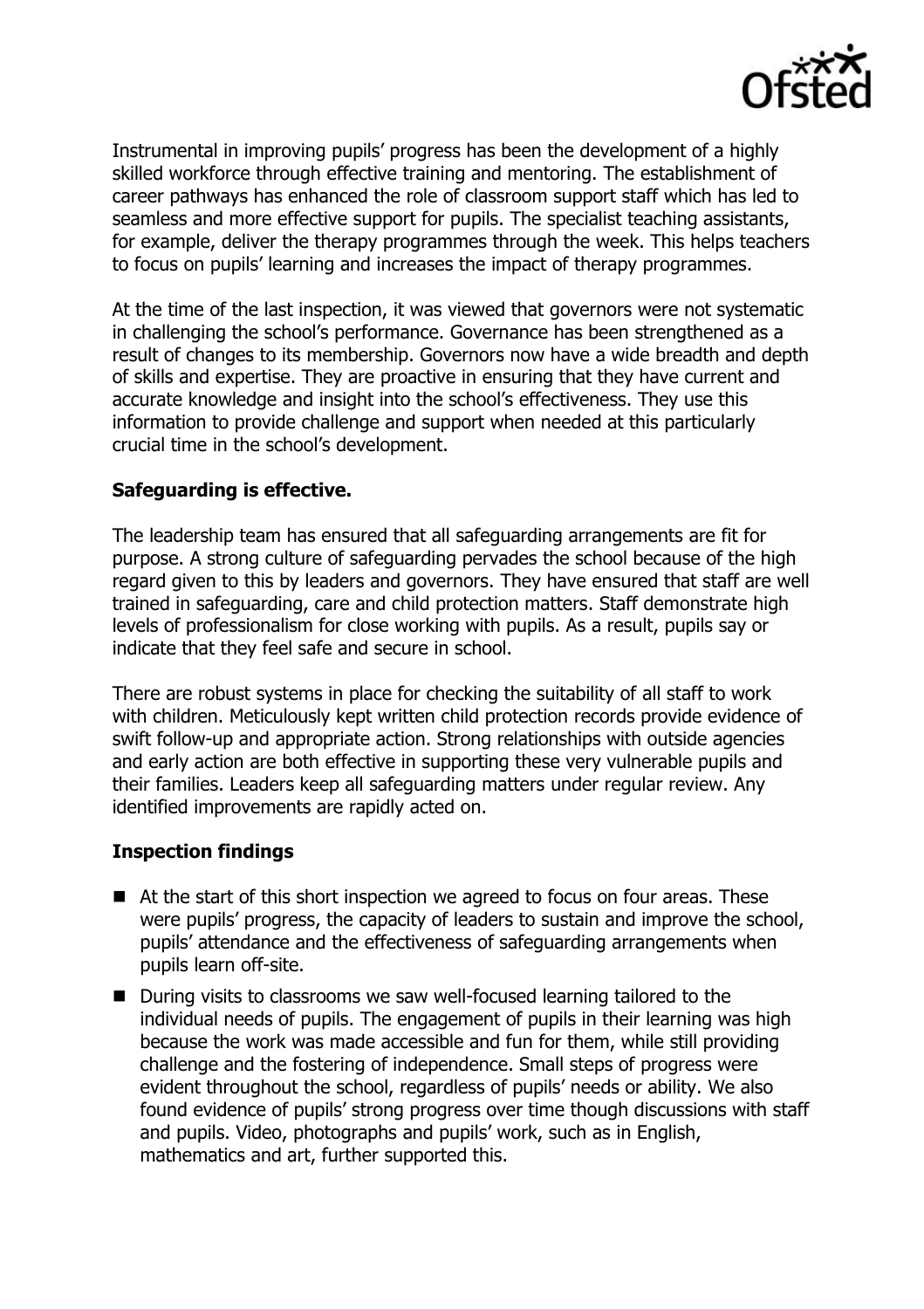

- School assessment information indicates that over the last three years pupils made consistently strong progress. No difference across key stages, educational needs or disadvantaged pupils was evident. School leaders introduced a new assessment system at the start of this academic year. This tailors assessments to reflect the current curriculum and aligns progress tracking more closely to pupils' education, health and care plan targets. However, it is too early to judge the impact of this new system.
- Pupils' attendance overall is below average and attributable to a relatively small cohort of pupils. While medical needs account for some absence, particularly for those who have long or frequent spells in hospital, they are not the only reason. For example, in the autumn term of 2017, delays in the arrangements for local authority transport reduced attendance for a few. In other instances, parents struggle to get their child to school due to their challenging behaviour. Leaders act quickly when pupils' attendance is low, and hence a cause for concern. Regular meetings bring together senior leaders and professionals, including the school nurses, to review concerns and take prompt action. Well-planned family support has had some notable successes in improving attendance rates. The school is diligent in checking the whereabouts of any pupil who does not attend. Governors are also aware of the school's attendance data and check that leaders are doing all they can to improve pupils' attendance.
- You, supported by the deputy headteacher and other leaders, have planned meticulously for the forthcoming school expansion and new premises. Governors are also fully aware of the risks posed by the expansion and new building. They are working effectively with you to check on the ongoing changes, and provide support when necessary. Paramount to the school's approach has been sustaining a high quality of teaching through ensuring sufficient leadership capacity. You have enhanced the roles of the assistant headteachers as managers of different pupils' groups. These have been successful in securing better outcomes and care for pupils. To support high-quality teaching as the school expands, you have developed capacity at middle leadership level. The new middle leader's curriculum team has reviewed the teaching modules to ensure that pupils have every opportunity possible to develop the skills linked to pupils' individual education targets. They have taken teachers' views on the effectiveness of modules. However, they have not checked the impact on pupils' success in achieving these targets to also inform the refinements.
- Every day, several small groups of pupils have opportunities to learn off-site as part of their ongoing academic and personal development. This ranges from supermarket visits, trips to the park, swimming, travel training, work experience and Duke of Edinburgh's award expeditions. It is evident that each event is rigorously risk assessed, including each pupil's medical and behavioural needs. Senior leaders monitor and review all aspects of these off-site visits. As a result, pupils are kept safe.